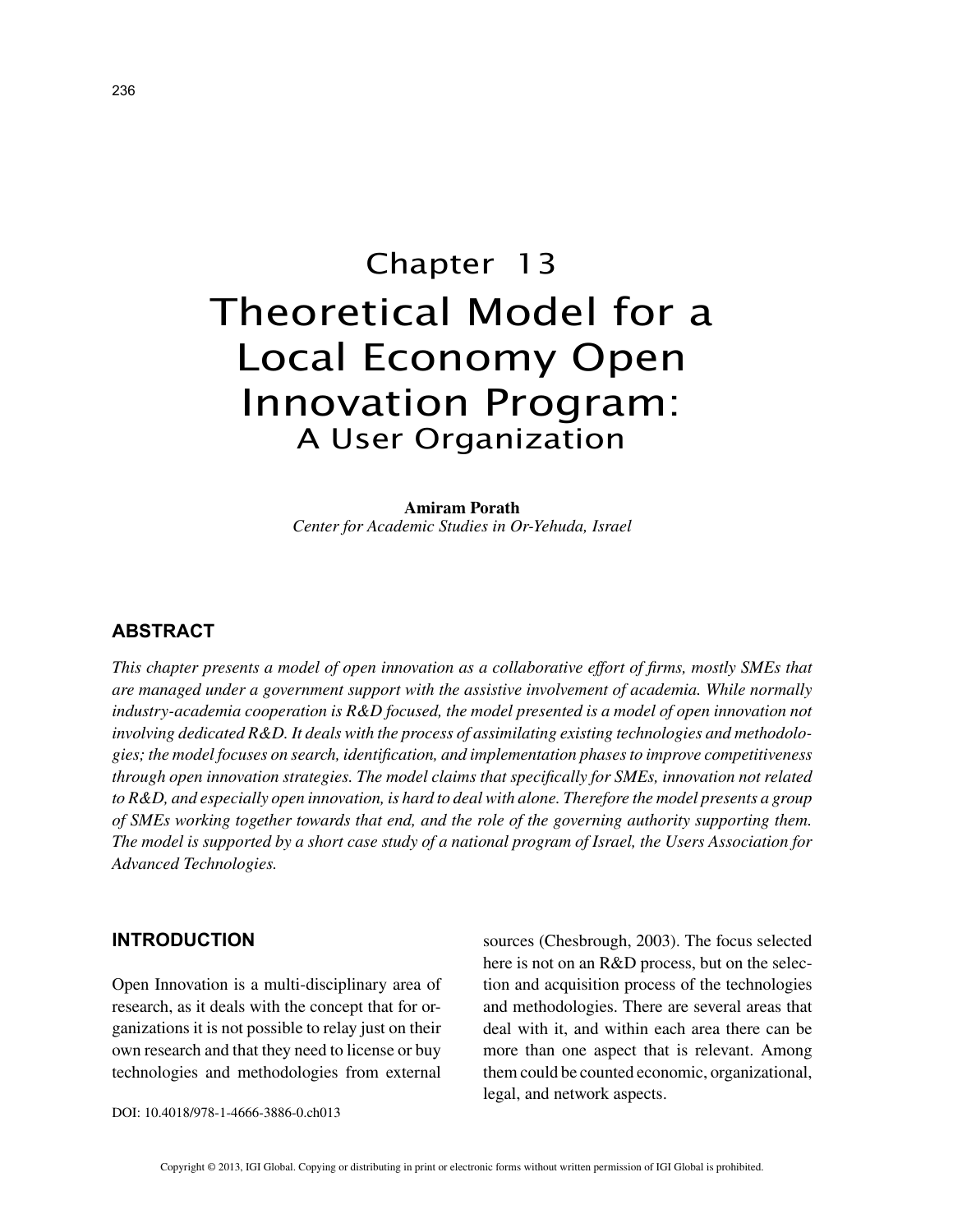# **Economics**

The model can be viewed from the economic point of view, under the following theoretical aspects:

First, as a transaction including identification, acquiring and implementing the acquired knowledge – innovation. This analysis, under the transaction costs theory regards the firms as limited resources SMEs. It also includes the role of a governing authority in reducing costs and in influencing behavior decisions in the long term.

Second, by analyzing the influence the joint acquirement of methodologies and technologies may have on the market competition of the firms involved. Why do firms engage in the acquirement not of unique knowledge that can bring the single firm an advantage, but rather a joint acquirement of a known technology/methodology?

## **Organization Theory**

The case of Open Innovation from the organizational point of view, has several aspects such as:

First, regarding the influence such an activity would have on the interaction of the firm with its environment. Innovation which is an important capability of the firm is imported, jointly with others from an external source. How would that influence the definition of the firm boarder, the development of internal routines in response to the external routines of the consortium?

Second, regarding the influence such cooperation may have on the firm from rate of spillovers, and of human resources turnover, up to influencing a more coherent structure and internal routines in the firm.

Following the above, the role of the government and the Triple-Helix concept (see key terms below) is also discussed briefly in the model.

## **Legal**

The model presented has two main legal aspects relevant to its analysis:

The first is the legal environment under which the operation is carried out. As the activity described in the model has strategic value for the firms, it is important that the firms entering it would be familiar with the rules, by rules or regulations relevant to it. This familiarity makes the firms feel comfortable with them, allows them to enter the process. Lack of such clarity, and understanding would lead to problems that could cause the shutdown of such programs. The legal aspects of the activity and their transparency are of major importance as a public entity and public funds are involved.

The second relevant aspect is the transfer of knowledge. As that knowledge, new or old, may be proprietary, it is important to review the legal aspects dealing with the Intellectual Property rights which change from country to country. These include the relevant agreements between the firms involved in the activity. As before, transparency and clarity beforehand, play a major rule.

Regarding the legal analysis the specific case study must be analyzed within the legal environment it is active in, conclusions derived from the case study into the model should be dealt with caution.

# **Networks Theory**

The activity discussed and the model are operating in what may seem to be a network environment (Laredo, 1998). However, the network environment will not be dealt with in this chapter as it would seem to be of less prominence to other theories. The network effect is felt by the author (Porath, 2008) to be stronger in R&D consortia. In the specific case of the model described below, the firms come together in order to learn and implement from sources external to the group. Any intergroup learning is incidental.

The chapter begins by laying down the theoretical foundation for the model. A short literature review has been presented to illustrate the main assumptions of a few of the relevant theories, which